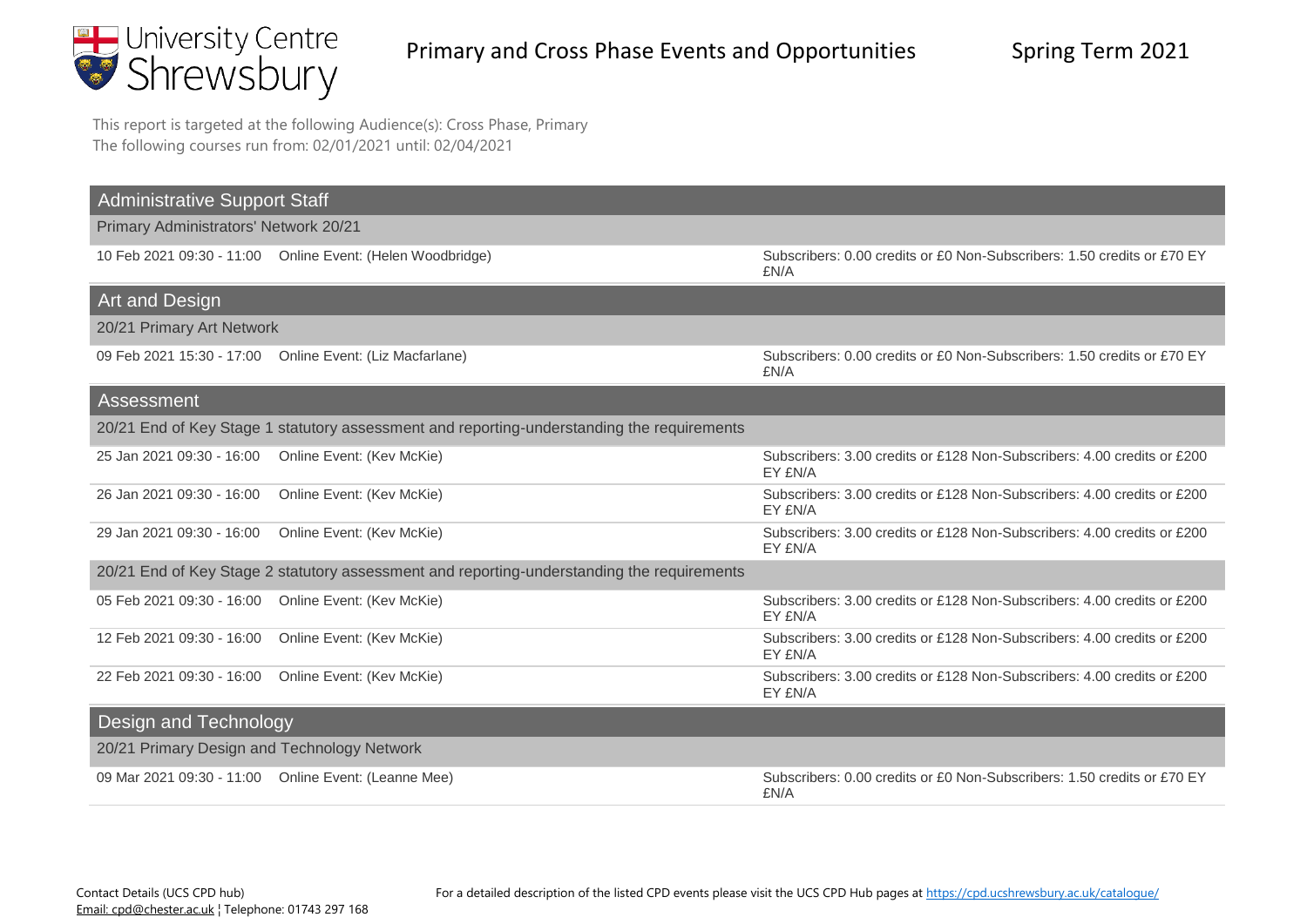

| <b>Early Years</b>                                                                                                                       |                                                                                                                                        |                                                                                    |
|------------------------------------------------------------------------------------------------------------------------------------------|----------------------------------------------------------------------------------------------------------------------------------------|------------------------------------------------------------------------------------|
| 20/21 Making Language matter -Playing with Words - playful approaches to sharing stories with children                                   |                                                                                                                                        |                                                                                    |
|                                                                                                                                          | 20 Jan 2021 13:00 - 14:30  Online Event: (Alison Rae)                                                                                  | Subscribers: 0.00 credits or £0 Non-Subscribers: 0.00 credits or £0 EY<br>£N/A     |
|                                                                                                                                          | 20/21 Making language matter: supporting literacy in reception over 2 sessions 27.01.20 and 29.03.20                                   |                                                                                    |
| 27 Jan 2021 10:30 - 12:00                                                                                                                | Online Event: (Alison Rae)                                                                                                             | Subscribers: 1.50 credits or £64 Non-Subscribers: 2.00 credits or £100<br>EY £N/A  |
|                                                                                                                                          | 29 Mar 2021 10:30 - 12:00  Online Event: (Alison Rae)                                                                                  | Subscribers: 0.00 credits or £0 Non-Subscribers: 0.00 credits or £0 EY<br>£N/A     |
| 20/21 Ofsted - What it means for EYFS in School                                                                                          |                                                                                                                                        |                                                                                    |
|                                                                                                                                          | 17 Feb 2021 10:30 - 12:00 Online Event: (Alison Rae)                                                                                   | Subscribers: 1.00 credits or £50 Non-Subscribers: 1.50 credits or £70 EY<br>£N/A   |
| 20/21 Primary EYFS Network                                                                                                               |                                                                                                                                        |                                                                                    |
|                                                                                                                                          | 03 Mar 2021 10:30 - 12:00  Online Event: (Alison Rae)                                                                                  | Subscribers: 0.00 credits or £0 Non-Subscribers: 1.50 credits or £70 EY<br>£N/A    |
|                                                                                                                                          | 04 Mar 2021 15:30 - 17:00  Online Event: (Alison Rae)                                                                                  | Subscribers: 0.00 credits or £0 Non-Subscribers: 1.50 credits or £70 EY<br>£N/A    |
| <b>Education Psychology Service</b>                                                                                                      |                                                                                                                                        |                                                                                    |
|                                                                                                                                          | 20/21 EPS - No Worries (Introduction to Cognitive Behaviour Therapy (CBT) Primary {2 sessions 01.03.21 half day and 08.03.21 full day} |                                                                                    |
|                                                                                                                                          | 01 Mar 2021 09:30 - 12:30  Online Event: (Kim Jeffries)                                                                                | Subscribers: 6.00 credits or £240 Non-Subscribers: 6.00 credits or £240<br>EY £N/A |
|                                                                                                                                          | 08 Mar 2021 09:30 - 15:30  Online Event: (Kim Jeffries)                                                                                | Subscribers: 0.00 credits or £0 Non-Subscribers: 0.00 credits or £0 EY<br>£N/A     |
| 20/21 EPS - No Worries (Introduction to Cognitive Behaviour Therapy (CBT) Secondary {2 sessions 01.03.21 half day and 15.03.21 full day} |                                                                                                                                        |                                                                                    |
|                                                                                                                                          | 01 Mar 2021 09:30 - 12:30  Online Event: (Kim Jeffries)                                                                                | Subscribers: 6.00 credits or £240 Non-Subscribers: 6.00 credits or £240<br>EY £N/A |
| 15 Mar 2021 09:30 - 15:30                                                                                                                | Online Event: (Kim Jeffries)                                                                                                           | Subscribers: 0.00 credits or £0 Non-Subscribers: 0.00 credits or £0 EY<br>£N/A     |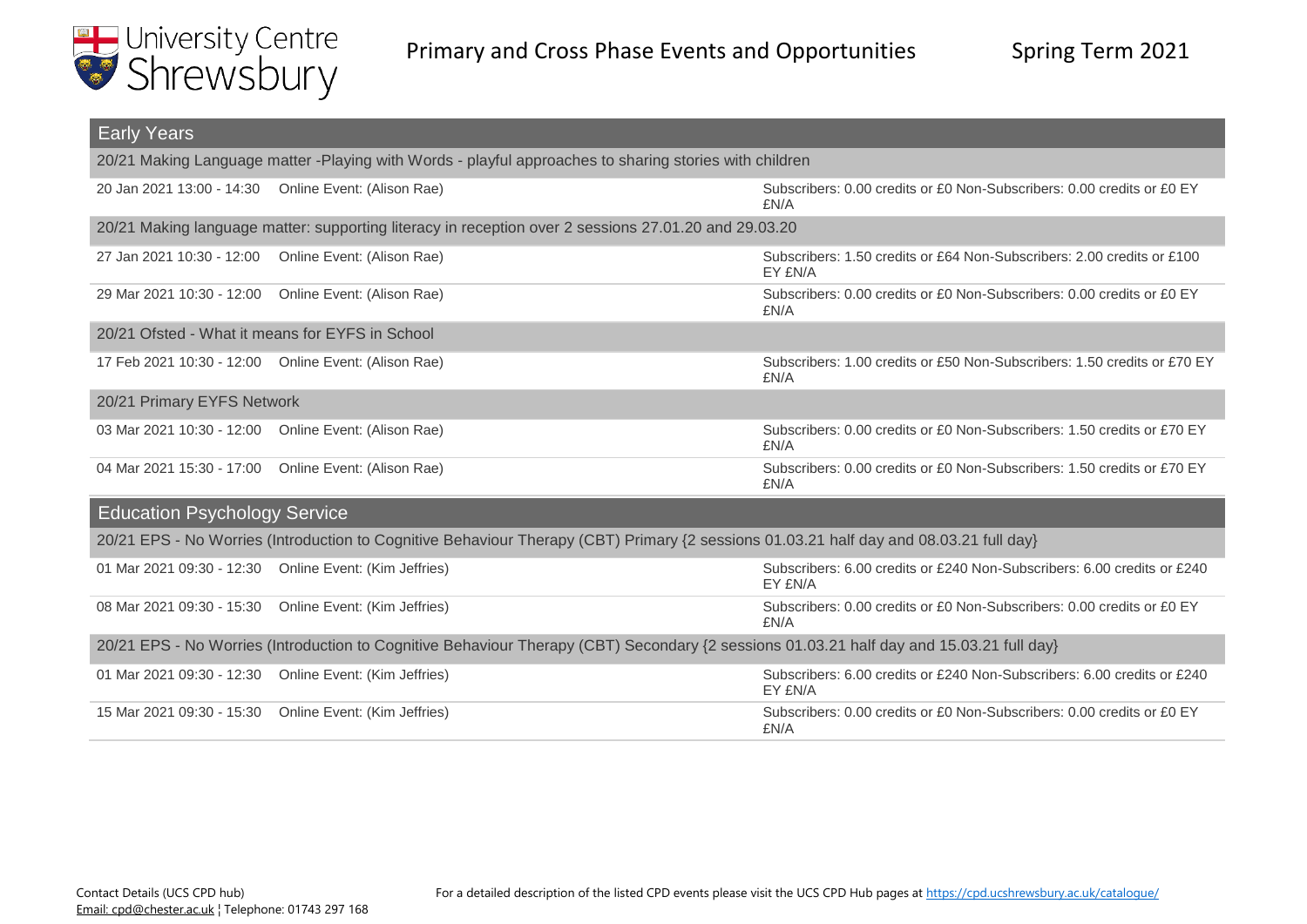

| <b>Educational Visits</b>                                                     |                                                                                                                                                            |                                                                                    |
|-------------------------------------------------------------------------------|------------------------------------------------------------------------------------------------------------------------------------------------------------|------------------------------------------------------------------------------------|
|                                                                               | 20/21 Coordinating educational visits and journeys (initial training)                                                                                      |                                                                                    |
|                                                                               | 11 Feb 2021 09:30 - 15:30  Online Event: (Dave Thorley)                                                                                                    | Subscribers: 2.50 credits or £110 Non-Subscribers: 3.50 credits or £150<br>EY £N/A |
|                                                                               | 20/21 Coordinating educational visits and journeys (revalidation training)                                                                                 |                                                                                    |
|                                                                               | 25 Feb 2021 09:30 - 11:30 Online Event: (Dave Thorley)                                                                                                     | Subscribers: 1.00 credits or £50 Non-Subscribers: 1.50 credits or £70 EY<br>£N/A   |
| 20/21 Educational Visits Co-ordinators Network                                |                                                                                                                                                            |                                                                                    |
|                                                                               | 02 Feb 2021 13:30 - 15:00 Online Event: (Dave Thorley)                                                                                                     | Subscribers: 0.00 credits or £0 Non-Subscribers: 1.50 credits or £70 EY<br>£N/A    |
| English                                                                       |                                                                                                                                                            |                                                                                    |
|                                                                               | 20/21 Event 1 of a suite of 6 events - Guided Reading - the deliberate and explicit teaching of reading strategies                                         |                                                                                    |
|                                                                               | 24 Feb 2021 09:30 - 12:00  Online Event: (Julie Holmwood)                                                                                                  | Subscribers: 1.50 credits or £64 Non-Subscribers: 2.00 credits or £100<br>EY £N/A  |
|                                                                               | 20/21 Event 2 of a suite of 6 events - Speaking and listening to support reading development - essential skills for thinking and communication             |                                                                                    |
|                                                                               | 02 Mar 2021 09:30 - 12:00  Online Event: (Julie Holmwood)                                                                                                  | Subscribers: 1.50 credits or £64 Non-Subscribers: 2.00 credits or £100<br>EY £N/A  |
|                                                                               | 20/21 Event 3 of a suite of 6 events - Reading comprehension - teaching pupils to use strategies for developing and monitoring their reading comprehension |                                                                                    |
|                                                                               | 08 Mar 2021 09:30 - 12:00  Online Event: (Julie Holmwood)                                                                                                  | Subscribers: 1.50 credits or £64 Non-Subscribers: 2.00 credits or £100<br>EY £N/A  |
|                                                                               | 20/21 Event 4 of a suite of 6 events - Vocabulary - an essential component of comprehension                                                                |                                                                                    |
|                                                                               | 16 Mar 2021 09:30 - 12:00  Online Event: (Julie Holmwood)                                                                                                  | Subscribers: 1.50 credits or £64 Non-Subscribers: 2.00 credits or £100<br>EY £N/A  |
| 20/21 Event 5 of a suite of 6 events - Developing fluent reading capabilities |                                                                                                                                                            |                                                                                    |
|                                                                               | 24 Mar 2021 09:30 - 12:00  Online Event: (Julie Holmwood)                                                                                                  | Subscribers: 1.50 credits or £64 Non-Subscribers: 2.00 credits or £100<br>EY £N/A  |
|                                                                               | 20/21 Event 6 of a suite of 6 events - Reading for pleasure - "the single most important indicator of a child's future success"                            |                                                                                    |
|                                                                               | 29 Mar 2021 09:30 - 12:00  Online Event: (Julie Holmwood)                                                                                                  | Subscribers: 1.50 credits or £64 Non-Subscribers: 2.00 credits or £100<br>EY £N/A  |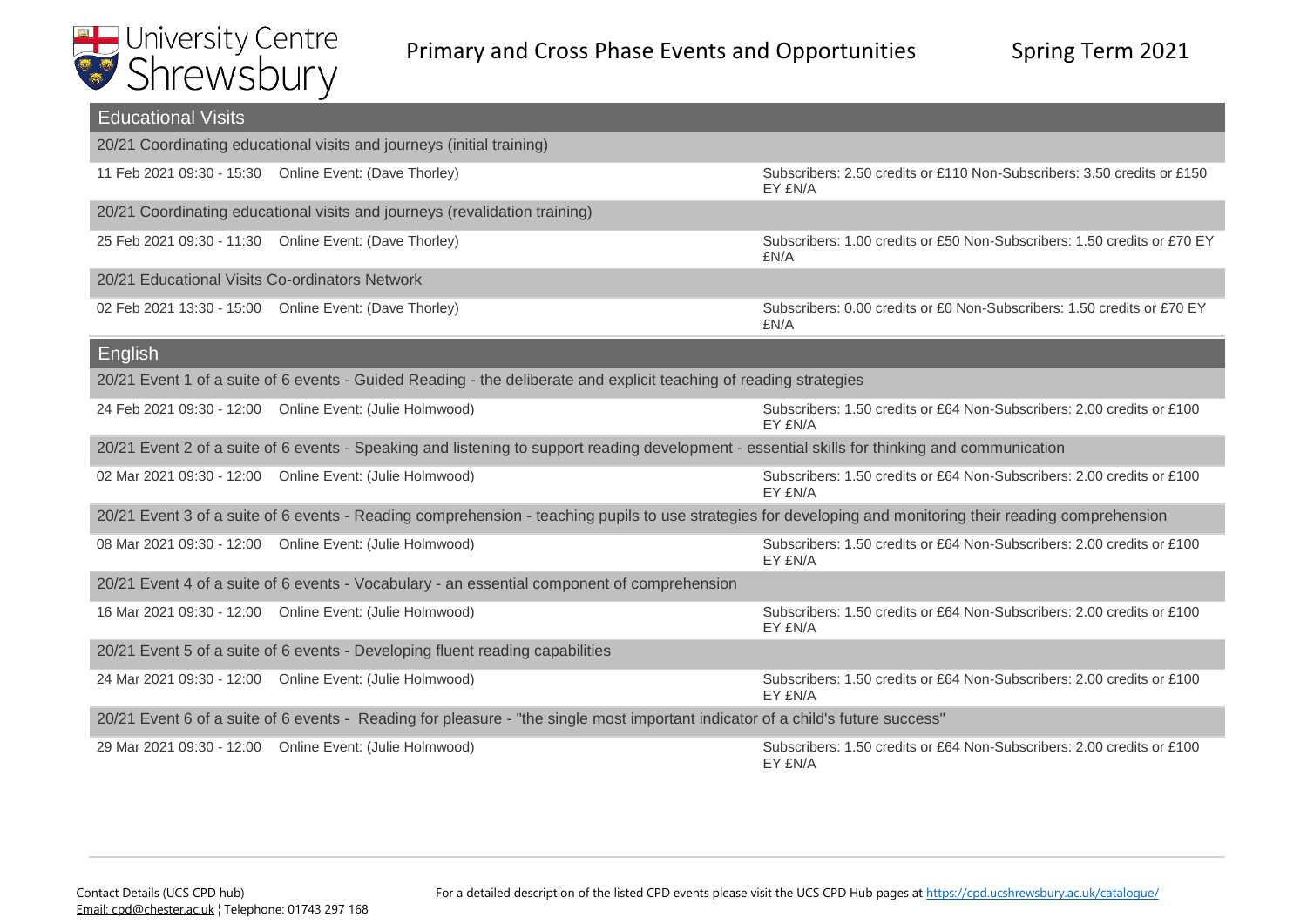

| 20/21 Primary English Network                                                                                                        |                                                                        |                                                                                   |
|--------------------------------------------------------------------------------------------------------------------------------------|------------------------------------------------------------------------|-----------------------------------------------------------------------------------|
|                                                                                                                                      | 09 Feb 2021 13:30 - 15:00 Online Event: (Julie Holmwood)               | Subscribers: 0.00 credits or £0 Non-Subscribers: 1.50 credits or £70 EY<br>£N/A   |
| 09 Feb 2021 15:45 - 17:15                                                                                                            | Online Event: (Julie Holmwood)                                         | Subscribers: 0.00 credits or £0 Non-Subscribers: 1.50 credits or £70 EY<br>£N/A   |
| 10 Feb 2021 13:30 - 15:00                                                                                                            | Online Event: (Julie Holmwood)                                         | Subscribers: 0.00 credits or £0 Non-Subscribers: 1.50 credits or £70 EY<br>£N/A   |
|                                                                                                                                      | 10 Feb 2021 15:45 - 17:15 Online Event: (Julie Holmwood)               | Subscribers: 0.00 credits or £0 Non-Subscribers: 1.50 credits or £70 EY<br>£N/A   |
| English as an Additional Language (EAL)                                                                                              |                                                                        |                                                                                   |
|                                                                                                                                      | 20/21 Assessing and Monitoring of progress in EAL                      |                                                                                   |
|                                                                                                                                      | 09 Mar 2021 15:45 - 18:00 Online Event: (Qamar Maqsood, Kirsty Holden) | Subscribers: 2.00 credits or £85 Non-Subscribers: 2.50 credits or £105<br>EY £N/A |
| 20/21 Teaching and delivering Outstanding EAL provision for New to English pupils and Advanced Bilingual learners in Primary schools |                                                                        |                                                                                   |
|                                                                                                                                      | 06 Jan 2021 15:45 - 18:00 Online Event: (Qamar Maqsood, Kirsty Holden) | Subscribers: 2.00 credits or £85 Non-Subscribers: 2.50 credits or £105<br>EY £N/A |
| Geography                                                                                                                            |                                                                        |                                                                                   |
| 20/21 Primary Geography Network                                                                                                      |                                                                        |                                                                                   |
| 02 Mar 2021 13:30 - 15:00 Online Event: (Ben Ballin)                                                                                 |                                                                        | Subscribers: 0.00 credits or £0 Non-Subscribers: 1.50 credits or £70 EY<br>£N/A   |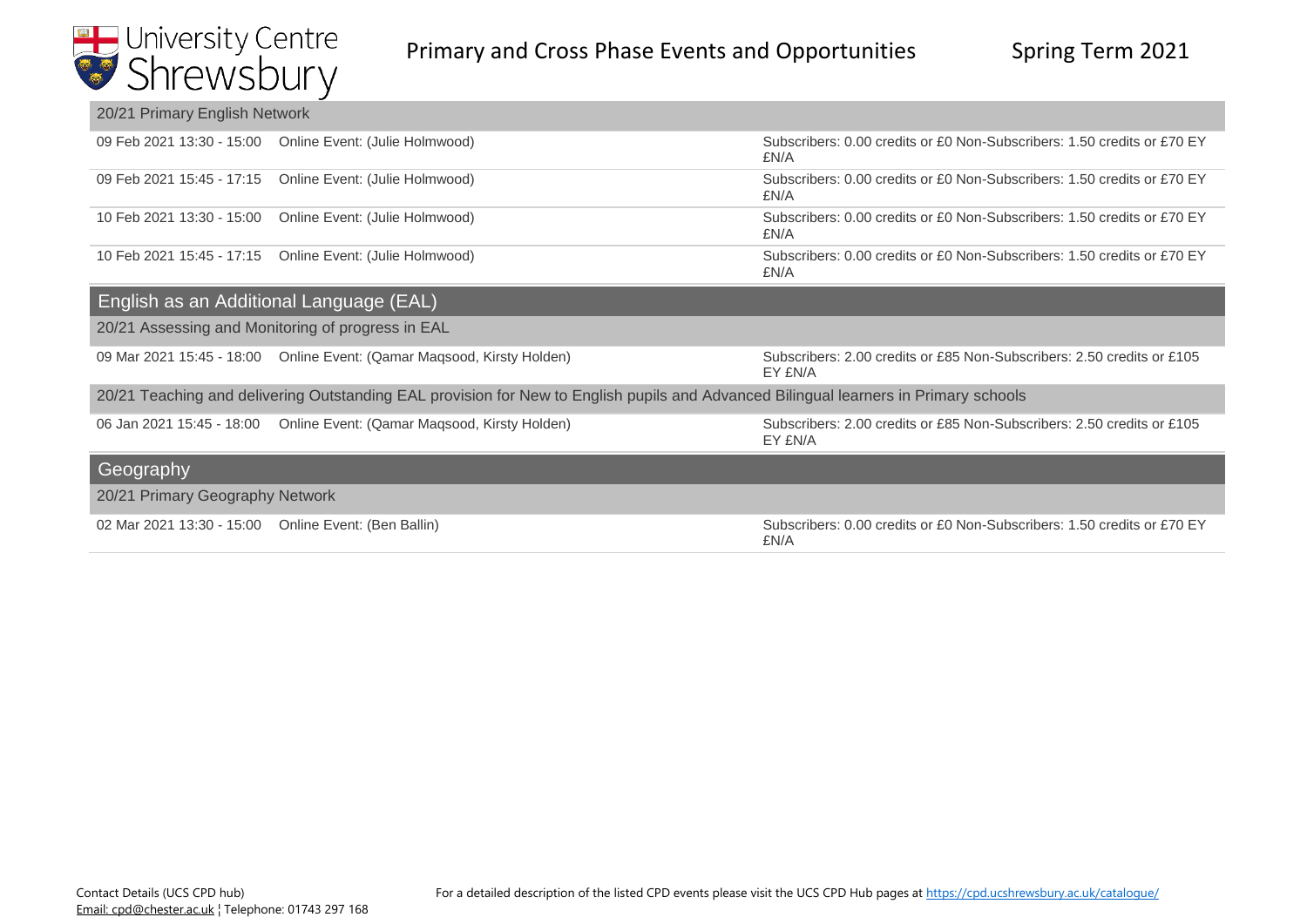

| Governors                                                                                                        |                                                                           |                                                                                      |
|------------------------------------------------------------------------------------------------------------------|---------------------------------------------------------------------------|--------------------------------------------------------------------------------------|
| 20/21 Finance for Governors over 2 sessions 21.01.21 and 28.01.21                                                |                                                                           |                                                                                      |
|                                                                                                                  | 21 Jan 2021 17:30 - 19:00  Online Event: (Phil Wilson)                    | Subscribers: 1.00 credits or £50 Non-Subscribers: 1.50 credits or £70 EY<br>£N/A     |
| 28 Jan 2021 17:30 - 19:00                                                                                        | Online Event: (Phil Wilson)                                               | Subscribers: 0.00 credits or £0 Non-Subscribers: 0.00 credits or £0 EY<br>£N/A       |
| 20/21 Governors' Half Term Forum                                                                                 |                                                                           |                                                                                      |
|                                                                                                                  | 10 Feb 2021 10:00 - 11:00  Online Event: (Sue Round)                      | Subscribers: 1.00 credits or £40 Non-Subscribers: 1.00 credits or £40 EY<br>£N/A     |
|                                                                                                                  | 20/21 New Governor Training over 2 evening sessions 02.03.21 and 09.03.21 |                                                                                      |
|                                                                                                                  | 02 Mar 2021 17:30 - 19:30  Online Event: (Sally Swann)                    | Subscribers: 3.00 credits or £128 Non-Subscribers: 4.00 credits or £200<br>EY £70.00 |
|                                                                                                                  | 09 Mar 2021 17:30 - 19:30  Online Event: (Sally Swann)                    | Subscribers: 0.00 credits or £0 Non-Subscribers: 0.00 credits or £0 EY<br>£N/A       |
|                                                                                                                  | 20/21 Newly Appointed Safeguarding Link Governor Training                 |                                                                                      |
|                                                                                                                  | 26 Jan 2021 09:30 - 11:30  Online Event: (Caroline Ewels)                 | Subscribers: 1.50 credits or £64 Non-Subscribers: 2.00 credits or £100<br>EY £N/A    |
|                                                                                                                  | 20/21 Ofsted Inspection Framework - Implications for Governors            |                                                                                      |
|                                                                                                                  | 27 Jan 2021 17:30 - 19:30  Online Event: (Sally Swann)                    | Subscribers: 1.50 credits or £64 Non-Subscribers: 2.00 credits or £100<br>EY £N/A    |
|                                                                                                                  | 20/21 Safeguarding Link Governor Briefing Session                         |                                                                                      |
|                                                                                                                  | 20 Jan 2021 17:30 - 18:30  Online Event: (Caroline Ewels)                 | Subscribers: 1.00 credits or £45 Non-Subscribers: 1.00 credits or £45 EY<br>£N/A     |
| 20/21 The UPDATE TRAINING for the Designated link Governor for looked after and previously looked after children |                                                                           |                                                                                      |
|                                                                                                                  | 20 Jan 2021 13:15 - 15:00  Online Event: (Lisa Peters)                    | Subscribers: 0.00 credits or £0 Non-Subscribers: 0.00 credits or £0 EY<br>£N/A       |
| <b>History</b>                                                                                                   |                                                                           |                                                                                      |
| 20/21 Primary History Network                                                                                    |                                                                           |                                                                                      |
|                                                                                                                  | 09 Feb 2021 15:30 - 17:00 Online Event: (Michael Bird)                    | Subscribers: 0.00 credits or £0 Non-Subscribers: 1.50 credits or £70 EY<br>£N/A      |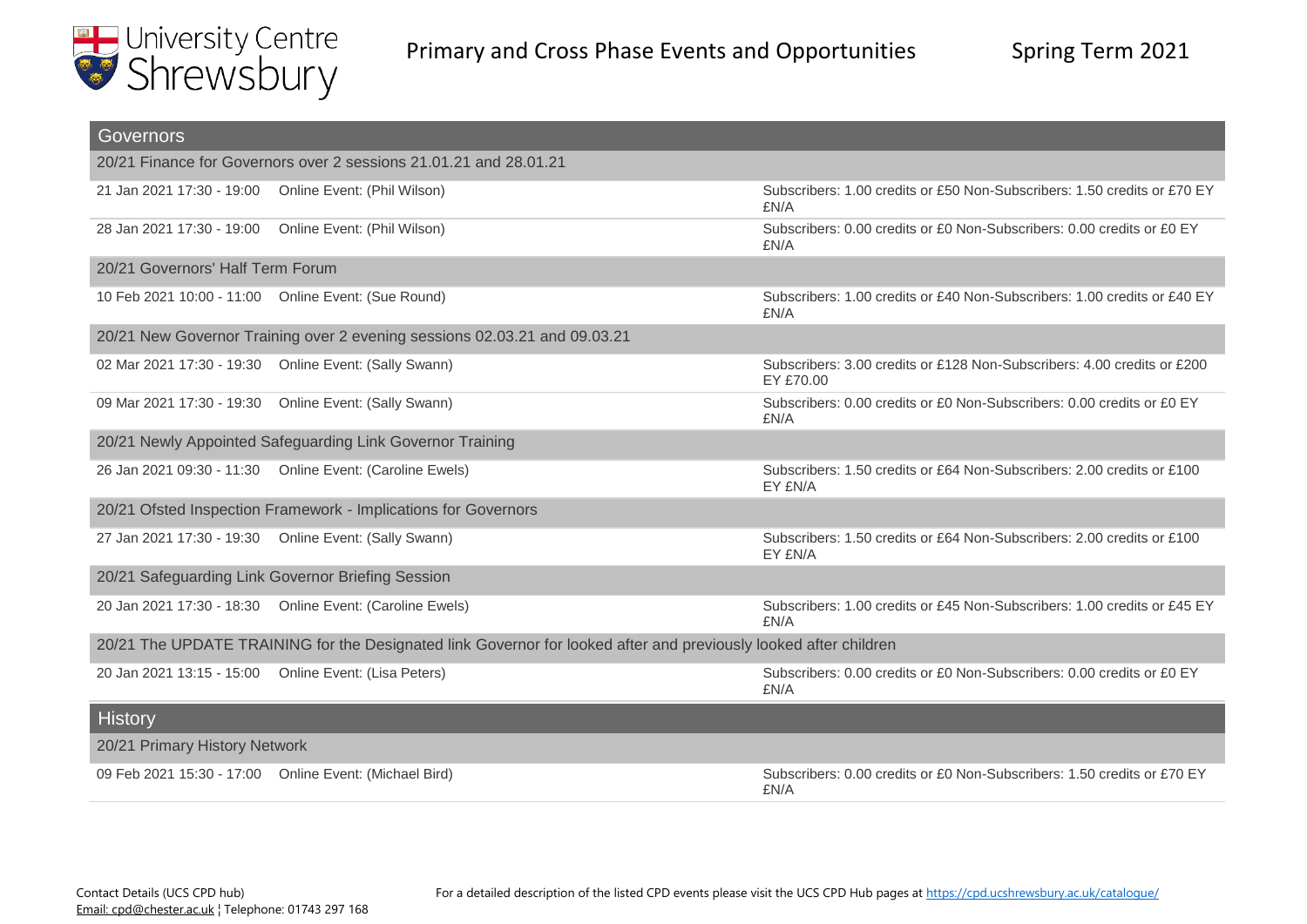

| <b>ICT and Computing</b>                                   |                                                                                  |  |
|------------------------------------------------------------|----------------------------------------------------------------------------------|--|
| 20/21 Primary ICT Network                                  |                                                                                  |  |
| 14 Jan 2021 15:30 - 17:00  Online Event: (Richard Smith)   | Subscribers: 0.00 credits or £0 Non-Subscribers: 1.50 credits or £70 EY<br>£N/A  |  |
| Leadership and Management                                  |                                                                                  |  |
| 20/21 CPG meeting                                          |                                                                                  |  |
| Online Event: (Steve Compton)<br>04 Mar 2021 08:30 - 10:00 | Subscribers: 0.00 credits or £0 Non-Subscribers: 0.00 credits or £0 EY<br>£N/A   |  |
| Online Event: (Steve Compton)<br>04 Mar 2021 08:30 - 13:00 | Subscribers: 0.00 credits or £0 Non-Subscribers: 0.00 credits or £0 EY<br>£N/A   |  |
| 20/21 LA Maintained Schools Primary Headteacher Forum      |                                                                                  |  |
| 21 Jan 2021 08:30 - 12:00  Online Event: (Steve Compton)   | Subscribers: 0.00 credits or £0 Non-Subscribers: 0.00 credits or £0 EY<br>£N/A   |  |
| 20/21 Primary Headteacher Briefing                         |                                                                                  |  |
| 09 Feb 2021 13:30 - 15:00  Online Event: (Steve Compton)   | Subscribers: 0.00 credits or £0 Non-Subscribers: 0.00 credits or £0 EY<br>£N/A   |  |
| 11 Feb 2021 15:30 - 17:00<br>Online Event: (Steve Compton) | Subscribers: 0.00 credits or £0 Non-Subscribers: 0.00 credits or £0 EY<br>£N/A   |  |
| Online Event: (Steve Compton)<br>10 Feb 2021 13:30 - 15:00 | Subscribers: 0.00 credits or £0 Non-Subscribers: 0.00 credits or £0 EY<br>£N/A   |  |
| 20/21 Primary Headteacher Workshop                         |                                                                                  |  |
| 09 Feb 2021 13:30 - 14:30  Online Event: (Steve Compton)   | Subscribers: 0.00 credits or £0 Non-Subscribers: 1.50 credits or £70 EY<br>£N/A  |  |
| Online Event: (Steve Compton)<br>11 Feb 2021 13:30 - 14:30 | Subscribers: 0.00 credits or £0 Non-Subscribers: 1.50 credits or £70 EY<br>£N/A  |  |
| 20/21 Schools Forum Meeting                                |                                                                                  |  |
| 14 Jan 2021 08:30 - 11:00  Online Event: (Phil Wilson)     | Subscribers: N/A credits or £N/A Non-Subscribers: N/A credits or £N/A<br>EY £N/A |  |
| <b>Learning Mentors</b>                                    |                                                                                  |  |
| 20/21 Cross Phase Learning Mentor Network                  |                                                                                  |  |
| 16 Feb 2021 15:45 - 17:15  Online Event: (Jane Parsons)    | Subscribers: 0.00 credits or £0 Non-Subscribers: 1.50 credits or £70 EY<br>£N/A  |  |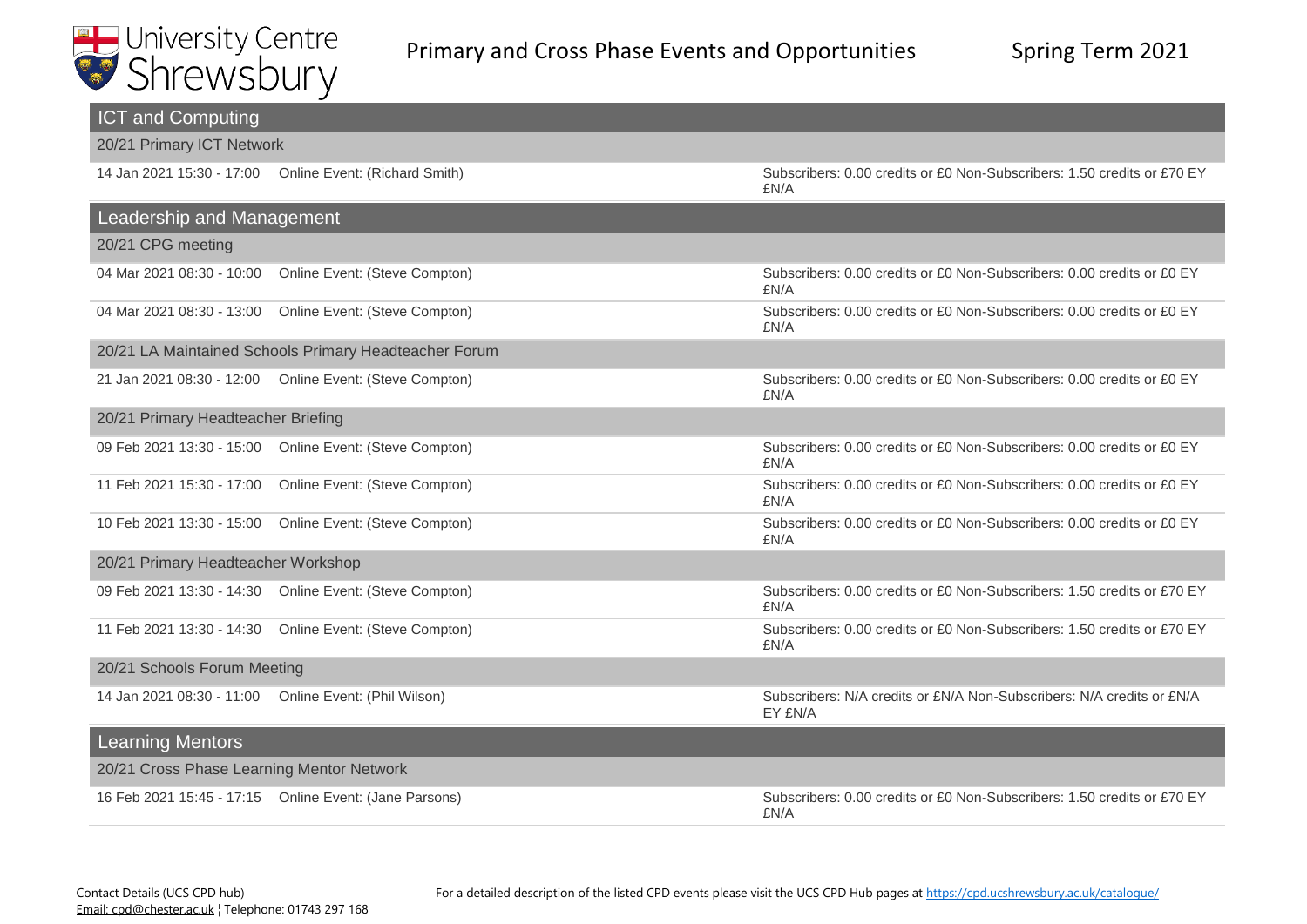

| <b>Maths</b>                                          |                                                            |                                                                                 |
|-------------------------------------------------------|------------------------------------------------------------|---------------------------------------------------------------------------------|
| 20/21 Primary Maths Network                           |                                                            |                                                                                 |
|                                                       | 01 Feb 2021 13:30 - 15:00 Online Event: (Cathryn Hardy)    | Subscribers: 0.00 credits or £0 Non-Subscribers: 1.50 credits or £70 EY<br>£N/A |
|                                                       | 02 Feb 2021 15:30 - 17:00 Online Event: (Cathryn Hardy)    | Subscribers: 0.00 credits or £0 Non-Subscribers: 1.50 credits or £70 EY<br>£N/A |
| <b>MFL</b>                                            |                                                            |                                                                                 |
| 20/21 Primary Modern Languages Network                |                                                            |                                                                                 |
|                                                       | 17 Mar 2021 13:30 - 15:00 Online Event: (David Moss)       | Subscribers: 0.00 credits or £0 Non-Subscribers: 1.50 credits or £70 EY<br>£N/A |
| <b>Music</b>                                          |                                                            |                                                                                 |
| 20/21 Primary Music Network                           |                                                            |                                                                                 |
|                                                       | 04 Feb 2021 16:00 - 17:30  Online Event: (Alison Stevens)  | Subscribers: 0.00 credits or £0 Non-Subscribers: 1.50 credits or £70 EY<br>£N/A |
| NQT                                                   |                                                            |                                                                                 |
| 20/21 NQT Network: Developing Practice                |                                                            |                                                                                 |
| 03 Mar 2021 09:30 - 11:00 Online Event: (Kev McKie)   |                                                            | Subscribers: 0.00 credits or £0 Non-Subscribers: 1.50 credits or £70 EY<br>£N/A |
| <b>PE</b>                                             |                                                            |                                                                                 |
| 20/21 Primary Physical Education Network              |                                                            |                                                                                 |
| 26 Jan 2021 13:30 - 15:00  Online Event: (Jim Morris) |                                                            | Subscribers: 0.00 credits or £0 Non-Subscribers: 1.50 credits or £70 EY<br>£N/A |
| <b>PSHE</b>                                           |                                                            |                                                                                 |
| 20/21 Primary PSHE/RSHE Network meeting               |                                                            |                                                                                 |
|                                                       | 10 Mar 2021 09:30 - 11:00  Online Event: (Caroline Ewels)  | Subscribers: 0.00 credits or £0 Non-Subscribers: 1.50 credits or £70 EY<br>£N/A |
| <b>RE</b>                                             |                                                            |                                                                                 |
|                                                       | 20/21 Primary Religious Education Network - Teaching Islam |                                                                                 |
| 11 Mar 2021 13:30 - 15:00  Online Event: (Fiona Moss) |                                                            | Subscribers: 0.00 credits or £0 Non-Subscribers: 1.50 credits or £70 EY<br>£N/A |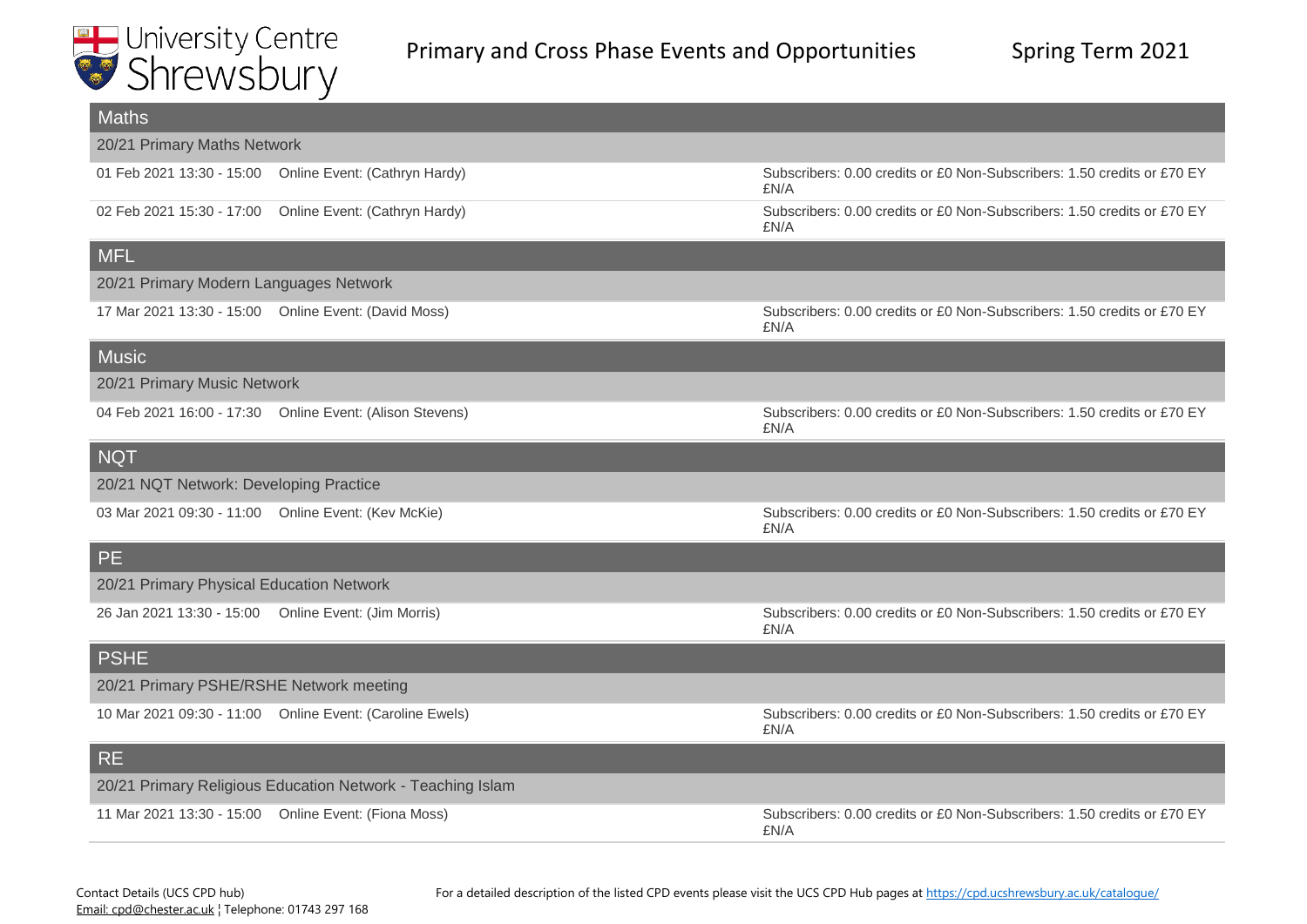

| Safeguarding and Child Protection                                                                          |                                                                                                                       |                                                                                     |
|------------------------------------------------------------------------------------------------------------|-----------------------------------------------------------------------------------------------------------------------|-------------------------------------------------------------------------------------|
| 20/21 Designated Safeguarding Lead Update Training Online over 3 sessions, 09.03.21, 16.03.21 and 23.03.21 |                                                                                                                       |                                                                                     |
|                                                                                                            | 09 Mar 2021 13:00 - 14:30  Online Event: (Fiona Purslow, Caroline Ewels)                                              | Subscribers: 3.00 credits or £128 Non-Subscribers: 4.00 credits or £200<br>EY £N/A  |
| 16 Mar 2021 13:00 - 14:30                                                                                  | Online Event: (Fiona Purslow, Caroline Ewels)                                                                         | Subscribers: 0.00 credits or £0 Non-Subscribers: 0.00 credits or £0 EY<br>£N/A      |
| 23 Mar 2021 13:00 - 14:30                                                                                  | Online Event: (Fiona Purslow, Caroline Ewels)                                                                         | Subscribers: 0.00 credits or £0 Non-Subscribers: 0.00 credits or £0 EY<br>£N/A      |
|                                                                                                            | 20/21 Designated Safeguarding Lead Update Training Online over 3 sessions, 13.01.21, 20.01.21 and 27.01.21            |                                                                                     |
| 13 Jan 2021 09:30 - 11:00                                                                                  | Online Event: (Fiona Purslow, Caroline Ewels)                                                                         | Subscribers: 3.00 credits or £128 Non-Subscribers: 4.00 credits or £200<br>EY £N/A  |
| 20 Jan 2021 09:30 - 11:00                                                                                  | Online Event: (Fiona Purslow, Caroline Ewels)                                                                         | Subscribers: 0.00 credits or £0 Non-Subscribers: 0.00 credits or £0 EY<br>£N/A      |
| 27 Jan 2021 09:30 - 11:00                                                                                  | Online Event: (Fiona Purslow, Caroline Ewels)                                                                         | Subscribers: 0.00 credits or £0 Non-Subscribers: 0.00 credits or £0 EY<br>£N/A      |
|                                                                                                            | 20/21 Newly Appointed Designated Safeguarding Lead Training (Modules 1 and 2) 19.01.21 and (Modules 3 and 4) 02.02.21 |                                                                                     |
| 19 Jan 2021 09:30 - 11:30                                                                                  | Online Event: (Fiona Purslow, Caroline Ewels)                                                                         | Subscribers: 4.50 credits or £192 Non-Subscribers: 6.00 credits or £300<br>EY £N/A  |
| 19 Jan 2021 12:30 - 14:30                                                                                  | Online Event: (Fiona Purslow, Caroline Ewels)                                                                         | Subscribers: 0.00 credits or £0 Non-Subscribers: 0.00 credits or £0 EY<br>£N/A      |
| 02 Feb 2021 09:30 - 11:30                                                                                  | Online Event: (Fiona Purslow, Caroline Ewels)                                                                         | Subscribers: 0.00 credits or £0 Non-Subscribers: 0.00 credits or £0 EY<br>£N/A      |
| 02 Feb 2021 12:30 - 14:30                                                                                  | Online Event: (Fiona Purslow, Caroline Ewels)                                                                         | Subscribers: 0.00 credits or £0 Non-Subscribers: 0.00 credits or £0 EY<br>£N/A      |
|                                                                                                            | 20/21 Raising awareness in Safeguarding and Protecting Children online                                                |                                                                                     |
| 14 Jan 2021 09:30 - 11:30                                                                                  | Online Event: (Fiona Purslow, Caroline Ewels)                                                                         | Subscribers: 1.50 credits or £64 Non-Subscribers: 2.00 credits or £100<br>EY £35.00 |
| 24 Feb 2021 18:30 - 20:30                                                                                  | Online Event: (Fiona Purslow, Caroline Ewels)                                                                         | Subscribers: 1.50 credits or £64 Non-Subscribers: 2.00 credits or £100<br>EY £35.00 |
| 22 Mar 2021 13:00 - 15:00                                                                                  | Online Event: (Fiona Purslow, Caroline Ewels)                                                                         | Subscribers: 1.50 credits or £64 Non-Subscribers: 2.00 credits or £100<br>EY £35.00 |
| 20/21 Safeguarding Drop-in sessions                                                                        |                                                                                                                       |                                                                                     |
| 13 Jan 2021 13:00 - 14:00                                                                                  | Online Event: (Jane Parsons, Fiona Purslow, Caroline Ewels)                                                           | Subscribers: 0.00 credits or £0 Non-Subscribers: 0.00 credits or £0 EY<br>£0.00     |
| 27 Jan 2021 13:00 - 14:00                                                                                  | Online Event: (Jane Parsons, Fiona Purslow, Caroline Ewels)                                                           | Subscribers: 0.00 credits or £0 Non-Subscribers: 0.00 credits or £0 EY<br>£0.00     |

For a detailed description of the listed CPD events please visit the UCS CPD Hub pages at https://cpd.ucshrewsbury.ac.uk/catalogue/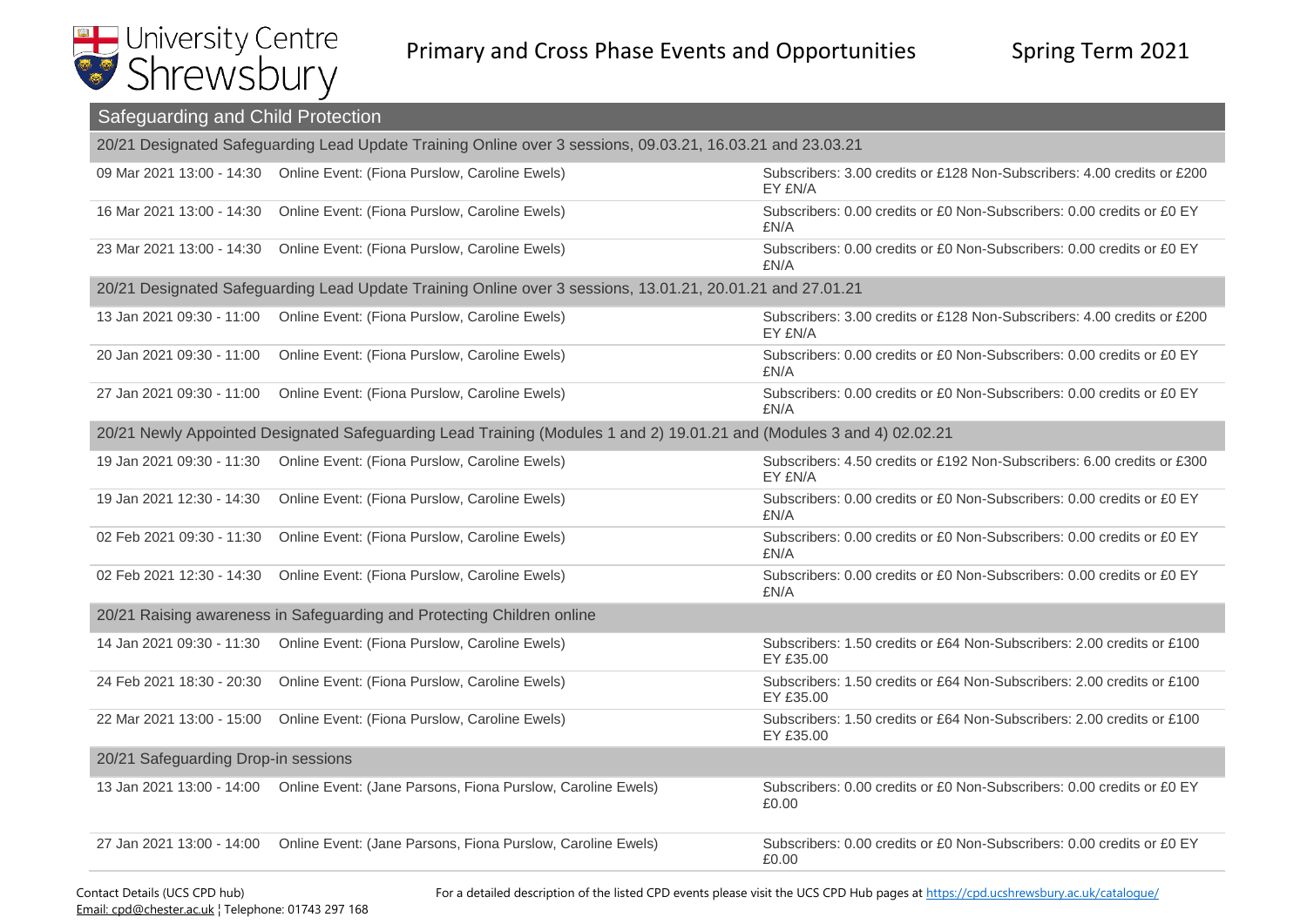## University Centre

## Primary and Cross Phase Events and Opportunities Spring Term 2021

|                                                                       | 10 Feb 2021 13:00 - 14:00 Online Event: (Jane Parsons, Fiona Purslow, Caroline Ewels) | Subscribers: 0.00 credits or £0 Non-Subscribers: 0.00 credits or £0 EY<br>£N/A     |
|-----------------------------------------------------------------------|---------------------------------------------------------------------------------------|------------------------------------------------------------------------------------|
| 24 Feb 2021 13:00 - 14:00                                             | Online Event: (Jane Parsons, Fiona Purslow, Caroline Ewels)                           | Subscribers: 0.00 credits or £0 Non-Subscribers: 0.00 credits or £0 EY<br>£N/A     |
| 10 Mar 2021 13:00 - 13:00                                             | Online Event: (Jane Parsons, Fiona Purslow, Caroline Ewels)                           | Subscribers: 0.00 credits or £0 Non-Subscribers: 0.00 credits or £0 EY<br>£N/A     |
| 24 Mar 2021 13:00 - 14:00                                             | Online Event: (Jane Parsons, Fiona Purslow, Caroline Ewels)                           | Subscribers: 0.00 credits or £0 Non-Subscribers: 0.00 credits or £0 EY<br>£N/A     |
|                                                                       | 20/21 Safeguarding Link Governor Briefing Session                                     |                                                                                    |
|                                                                       | 20 Jan 2021 17:30 - 18:30  Online Event: (Caroline Ewels)                             | Subscribers: 1.00 credits or £45 Non-Subscribers: 1.00 credits or £45 EY<br>£N/A   |
| 20/21 Safeguarding Network                                            |                                                                                       |                                                                                    |
| 04 Feb 2021 09:30 - 12:00                                             | Online Event: (Caroline Ewels)                                                        | Subscribers: 0.00 credits or £0 Non-Subscribers: 2.00 credits or £100 EY<br>£N/A   |
|                                                                       | 20/21 Safeguarding Supervision and Staff wellbeing                                    |                                                                                    |
|                                                                       |                                                                                       | Subscribers: 1.00 credits or £50 Non-Subscribers: 1.50 credits or £70 EY<br>£35.00 |
| Peer on Peer Abuse - Guidance and Procedures for Schools EY Providers |                                                                                       |                                                                                    |
|                                                                       |                                                                                       | Subscribers: 1.00 credits or £50 Non-Subscribers: 1.50 credits or £70 EY<br>£N/A   |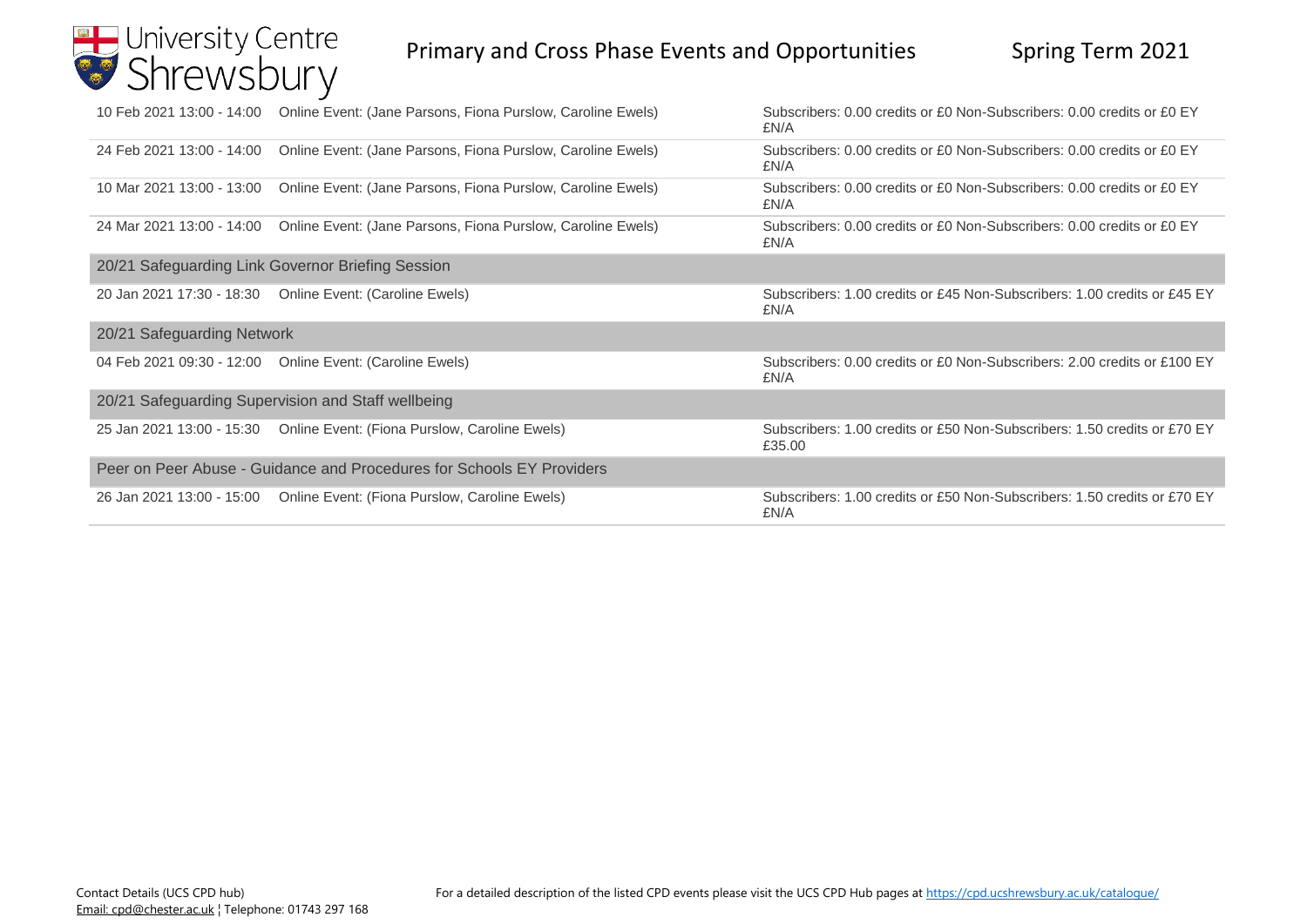

| <b>Science</b>                            |                                                        |                                                                                  |
|-------------------------------------------|--------------------------------------------------------|----------------------------------------------------------------------------------|
| 20/21 Primary Science Network             |                                                        |                                                                                  |
| 09 Mar 2021 16:00 - 17:30                 | Online Event: (Eleanor Atkinson)                       | Subscribers: 0.00 credits or £0 Non-Subscribers: 1.50 credits or £70 EY<br>£N/A  |
| 11 Mar 2021 09:30 - 11:00                 | Online Event: (Eleanor Atkinson)                       | Subscribers: 0.00 credits or £0 Non-Subscribers: 1.50 credits or £70 EY<br>£N/A  |
| <b>SEN</b>                                |                                                        |                                                                                  |
| 20/21 SENCo Network Online                |                                                        |                                                                                  |
| 02 Mar 2021 13:30 - 15:30                 | Online Event: (Garry Dean)                             | Subscribers: 0.00 credits or £0 Non-Subscribers: 1.50 credits or £70 EY<br>£N/A  |
| 03 Mar 2021 13:30 - 15:30                 | Online Event: (Garry Dean)                             | Subscribers: 0.00 credits or £0 Non-Subscribers: 1.50 credits or £70 EY<br>£N/A  |
| 04 Mar 2021 13:30 - 15:30                 | Online Event: (Garry Dean)                             | Subscribers: 0.00 credits or £0 Non-Subscribers: 1.50 credits or £70 EY<br>£N/A  |
| <b>TaMHS</b>                              |                                                        |                                                                                  |
| 20/21 Managing Emotions and Behaviour     |                                                        |                                                                                  |
|                                           | 03 Mar 2021 09:30 - 12:30  Online Event: (Renee Lee)   | Subscribers: 1.50 credits or £60 Non-Subscribers: 1.50 credits or £60 EY<br>£N/A |
| <b>Teaching Assistants</b>                |                                                        |                                                                                  |
| 20/21 Cross Phase Learning Mentor Network |                                                        |                                                                                  |
|                                           | 16 Feb 2021 15:45 - 17:15 Online Event: (Jane Parsons) | Subscribers: 0.00 credits or £0 Non-Subscribers: 1.50 credits or £70 EY<br>£N/A  |